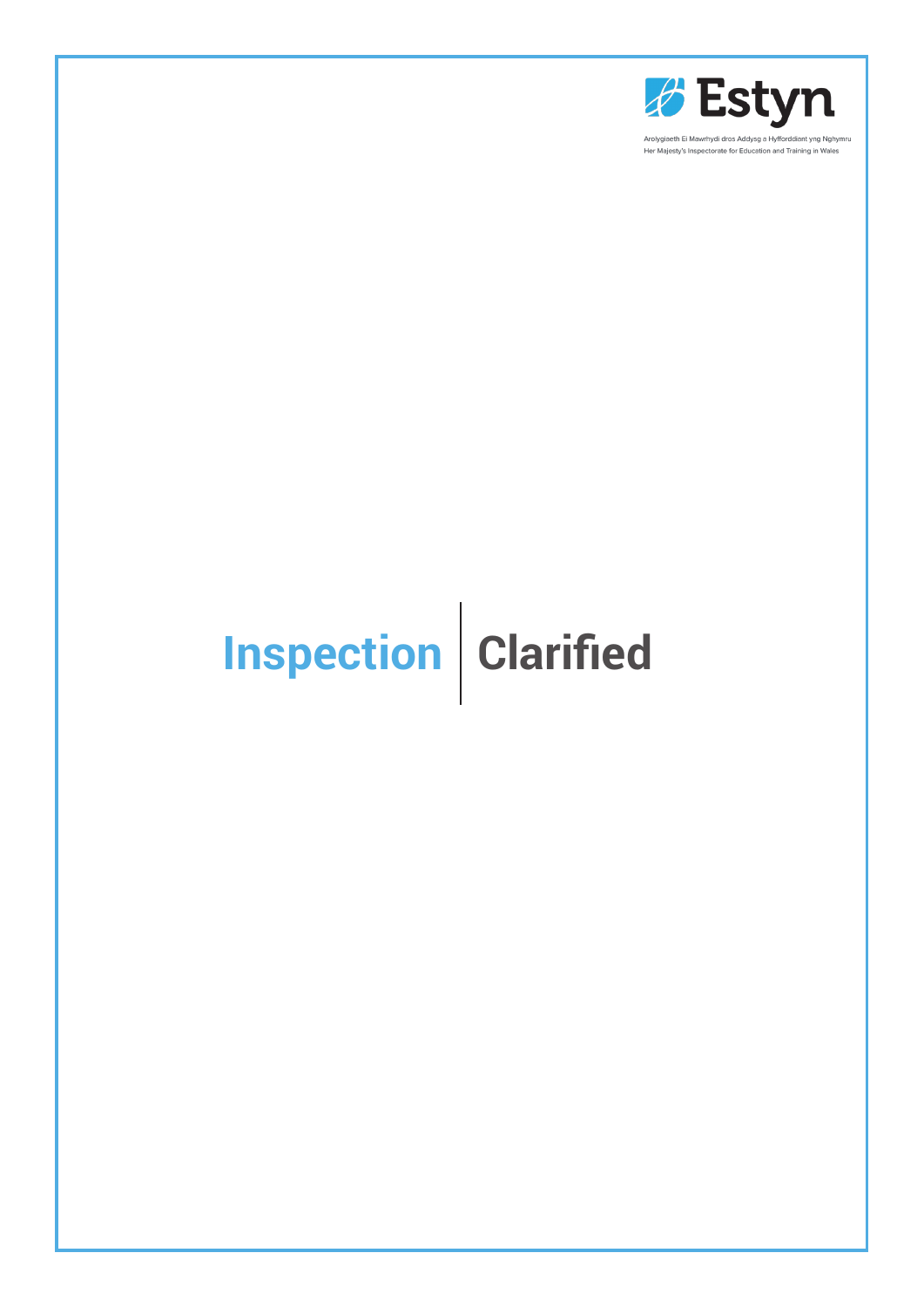**The purpose of Estyn is to inspect quality and standards in education and training in Wales.** Estyn is responsible for inspecting:

- **EXECUTE:** nursery schools and settings that are maintained by, or receive funding from, local authorities
- primary schools
- secondary schools
- special schools
- pupil referral units
- independent schools
- further education
- adult community learning
- youth and community work training
- local authority education services for children and young people
- teacher education and training
- Welsh for adults
- work-based learning
- **Learning in the justice sector**

Estyn also:

- provides advice on quality and standards in education and training in Wales to the Welsh Government and others
- **EXECUTE:** makes public good practice based on inspection evidence

Every possible care has been taken to ensure that the information in this document is accurate at the time of going to press. Any enquiries or comments regarding this document/publication should be addressed to:

Publication Section Estyn Anchor Court Keen Road **Cardiff** CF24 5JW or by email to **publications@estyn.gov.wales**

This and other Estyn publications are available on our website: **www.estyn.gov.wales**

**© Crown Copyright 2016: This report may be re-used free of charge in any format or medium provided that it is re-used accurately and not used in a misleading context. The material must be acknowledged as Crown copyright and the title of the report specified**.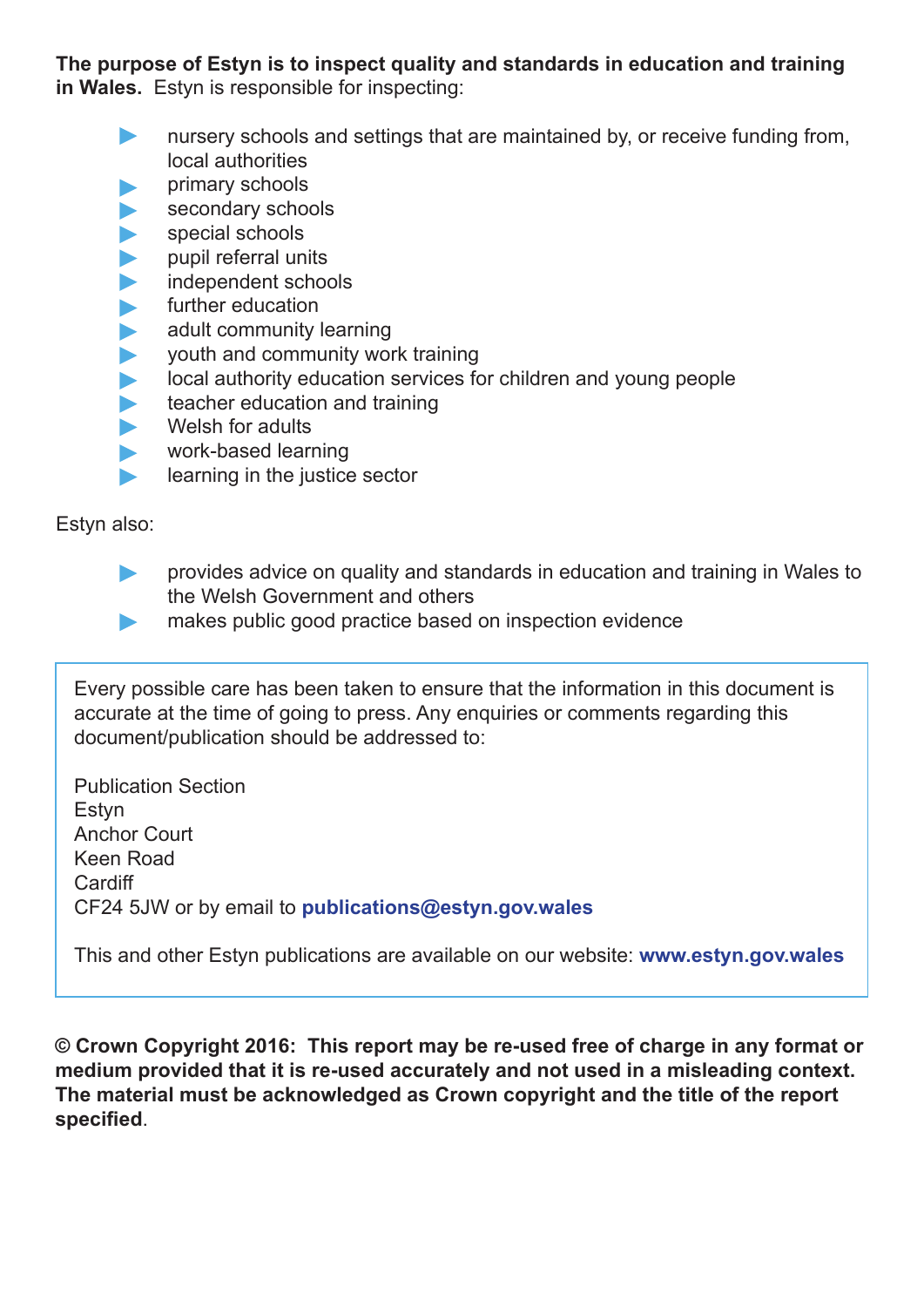# **Introduction**

We hope that the information here helps to clarify some common misconceptions about inspection requirements that affect teachers. It is important to read this document alongside the inspection handbooks guidance relevant to each sector. We also have a Frequently Asked Questions (FAQs) section on our website.

If you would like Estyn to clarify any aspect of our inspections then email **communications@estyn.gov.wales** or tweet us **@EstynHMI** using the hashtag **#EstynMyths**

# **Q1.** Will inspectors observe all teachers in a school?

This will depend on the nature and size of the school inspected. In a small primary school, it is likely that inspectors will observe all the teachers. In a large primary school and in secondary schools, the inspection team will sample the work of teachers.

## **Q2.** Will inspectors observe teachers for the whole lesson?

Normally, inspectors will stay for a reasonable length of time to gather the evidence they require. In primary schools, they often stay for a session (for example from mid-morning break to lunchtime). In secondary schools, they are likely to stay for the whole lesson.

# **Q3.** Do teachers have to provide a written lesson plan?

Teachers are not required to produce a lesson plan to give to the inspector visiting the lesson. However, inspectors will expect to see evidence of effective curriculum planning (such as schemes of work) that ensures that activities meet the needs of all learners and enable them to make sufficient progress.

## **Q4.** Do inspectors have preferred methods and approaches that they expect teachers to follow?

Estyn does not have a checklist of specific practices or preferred methodologies. The focus of a lesson observation is on learner progress and achievement and the impact of teaching strategies on these. Good progress and achievement may derive from a variety of practices and methodologies. Inspectors will expect teachers to track the progress of pupils effectively but do not have favourite systems for doing this.

# **Q5.** What lesson structure will the inspectors expect teachers to follow?

There isn't an 'Estyn approved' lesson structure or pattern. For example, teachers don't need to set out the learning objective formally at the beginning of a lesson and finish with a plenary for inspectors to judge the lesson as good. The key focus is on the effectiveness of the lesson in terms of standards and learning, not the method or format.

# **Q6.** Do inspectors expect to see literacy and numeracy taught in every lesson?

Inspectors do not have literacy and numeracy boxes to tick whenever they observe lessons during inspections. Teachers should take advantage of opportunities that occur naturally in the curriculum to reinforce learning in literacy and numeracy. However, this should not mean that literacy and numeracy become mantras for repetition in every lesson in the school day no matter what the topic.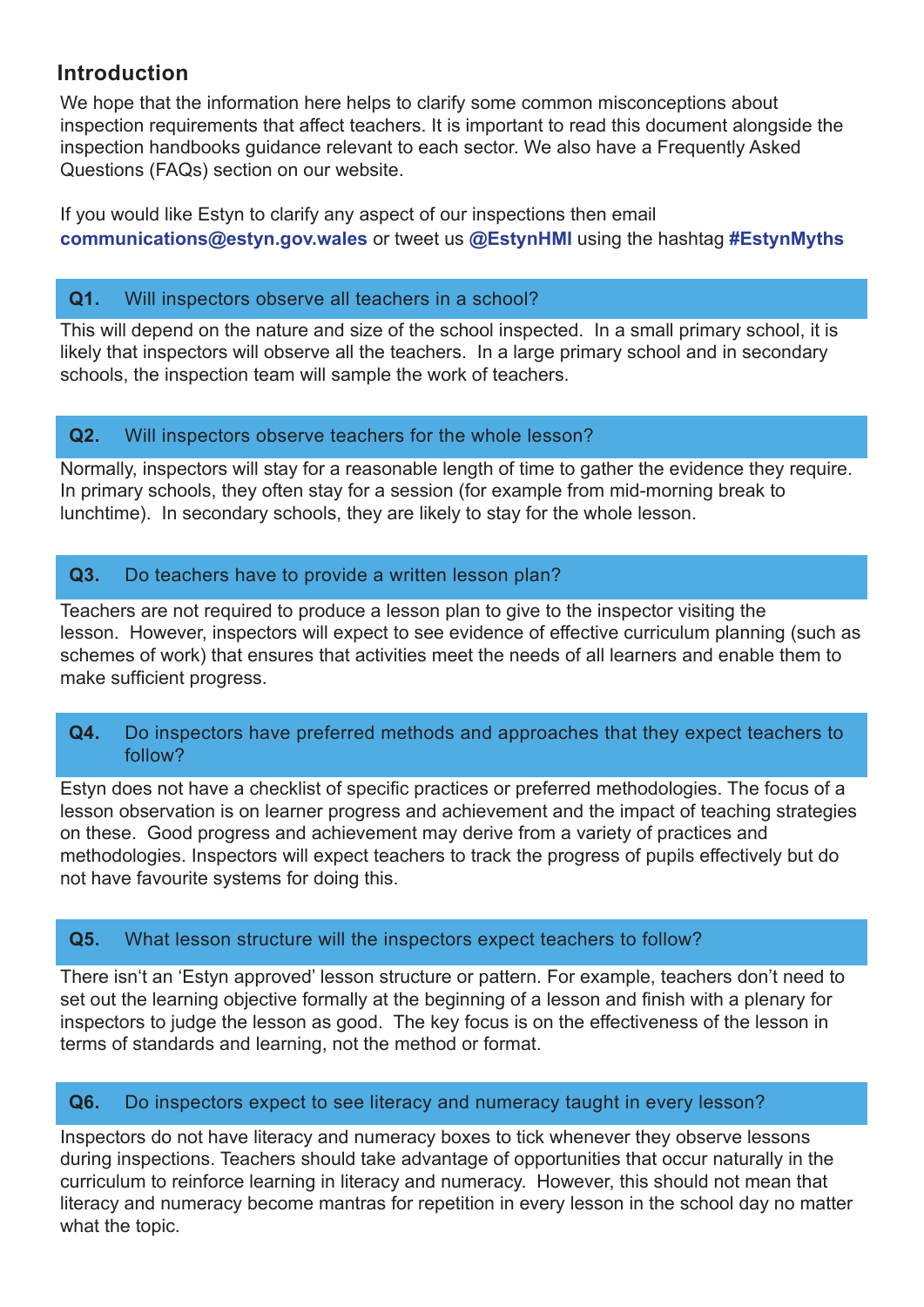# **Q7.** How much evidence of pupils' work will inspectors want to see?

Inspectors will want to scrutinise a sample of pupils' work. In most cases, they will ask to see a sample from specific year groups or subjects. The reporting inspector will make these requests clear to the school at the pre-inspection meeting. Inspectors focus in particular on the quality of pupils' work in English and/or Welsh and mathematics and how well they apply their literacy and numeracy skills in other subjects across the curriculum.

#### **Q8.** Will teachers receive a judgement on their individual lesson?

No, although there will be an opportunity for professional dialogue with the inspector after the lesson. The purpose of the lesson observations is to validate the statements made in the school's self-evaluation report about the overall quality of teaching in the school. Inspectors will focus on the strengths and shortcomings in the lesson in relation to the impact the lesson has on developing pupils' knowledge, skills and understanding and the progress they make. Inspectors will also use other information, such as scrutiny of pupils' work, assessment records, performance data and comments by pupils and parents, in order to come to an overall judgement about the quality of teaching in the school.

**Q9.** What can a teacher or school do if they think an inspection judgement is unfair or if they have concerns about the conduct of an inspection?

If a teacher has a concern, then they should talk in the first instance to the school's nominee as soon as possible about the issue as they provide the best link to the inspection team. The nominee will discuss the matter with the reporting inspector.

The school can only challenge the inspection team's findings on the grounds of factual inaccuracy or if they believe that the inspection was not carried out in accordance with Estyn's code of conduct for inspectors. The school should not challenge judgments simply because they disagree with them. [Further information about Estyn's complaints policy can be found here.](http://www.estyn.gov.wales/sites/default/files/documents/Complaints%20Handling%20Procedure%20Nov%202015%20eng.pdf)

#### **Q10.** Can I access the notes of the lesson that the inspector completed during a lesson/ session observation?

Where inspectors complete evidence forms for teaching, they may contain personal data. In these cases, they may be open to disclosure under the Data Protection Act (DPA) to the individual teacher. However, we ask inspectors to evaluate and to discuss the strengths and shortcomings in teaching that relate to all lessons/sessions observed. As a result, it may not be possible to relate any comments to a specific teacher or lesson/session. If this is the case, then we will not be able to disclose the information as it does not relate to a specific individual.

# **Q11.** Will inspectors evaluate the work of support staff?

All staff play a role during an inspection, not just those whom inspectors observe or interview. Inspectors may evaluate the work of support staff that they observe in lessons or when they engage with pupils, for example in intervention groups or at lunchtimes. Inspectors may also interview support staff in order to gather the evidence they require to pursue a specific line of inquiry.

#### **Q12.** Will inspectors observe the lessons of supply teachers during the inspection?

Inspectors may observe lessons/sessions taught by a supply teacher or other cover arrangements if it is part of a line of inquiry.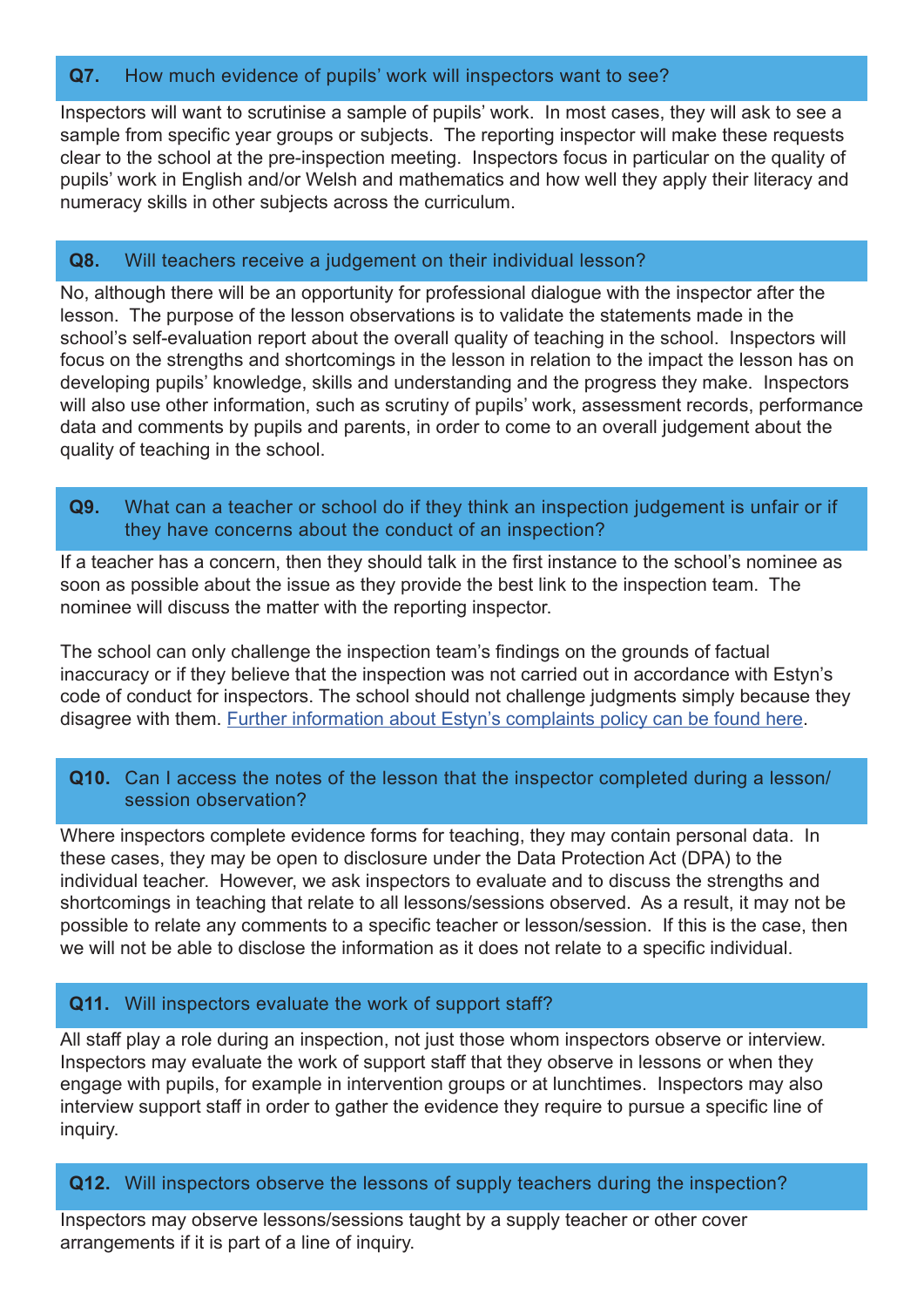#### **Q13.** Will the inspection team include Welsh-speaking inspectors to judge learners' communication skills in Welsh?

Yes, there will be at least one inspector on each team who has sufficient skills in Welsh to judge the quality of pupils' Welsh skills at the level appropriate for the ages of the pupils.

# **Q14.** Can I refuse to let an inspector into my classroom and do inspectors have a legal right to scrutinise my performance appraisal?

Under the legal powers given to the Chief Inspector, inspectors have the legal right to inspect schools, to observe lessons and to scrutinise evidence. Obstructing an inspector in their work, including denying them access to a school or classroom, is actually a criminal offence. In relation to performance management, the school needs to demonstrate to the inspectors that its performance management systems are rigorous and contribute effectively towards identifying training and development needs. However, inspectors do not have the right to look at the performance management reports of individual teachers. These are confidential. Schools may provide anonymised records to exemplify their performance management system.

# **Q15.** How will inspectors use the National School Categorisation System?

The Welsh Government introduced a National School Categorisation System for all primary schools and secondary schools. It is important to note that Estyn inspections are independent and their inspection work in a school covers a broader range of considerations than the National School Categorisation System takes into account. Estyn will consider categorisation alongside other information as part of pre-inspection work and the establishing of lines of inquiry, but categorisation will not directly inform inspection outcomes.

#### **Q16.** Does Estyn expect schools to undertake 'mock inspections' in order to prepare for inspection?

No. We actively discourage schools from undertaking 'mock inspections'. The focus of schools every day should be on the delivery of education of high quality for the benefit of the pupils.

#### **Q17.** Are schools expected to write a brand new self-evaluation report for an inspection?

No. Schools don't have to write a brand new self-evaluation or use hyperlinks in it to their policies and other documents.

#### **Q18.** Do I need to put the school's documentation onto a memory stick or hard drive?

Inspectors will need to consider evidence, but they are happy to look at it in the format that it is in already. Schools are not expected to put any/all paper-based documentation onto memory sticks or an external hard drive for each inspector.

#### **Q19.** Will schools know what the inspectors are thinking before the end of the inspection?

Inspectors don't keep their findings to themselves. They will share them with senior leaders and the nominee before the end of the inspection.

#### **Q20.** Are schools expected to provide lunch for the inspectors?

No. Schools don't have to provide lunches, cakes, biscuits or bowls of fruit for inspectors, but it is useful if they can provide basic tea/coffee-making facilities.